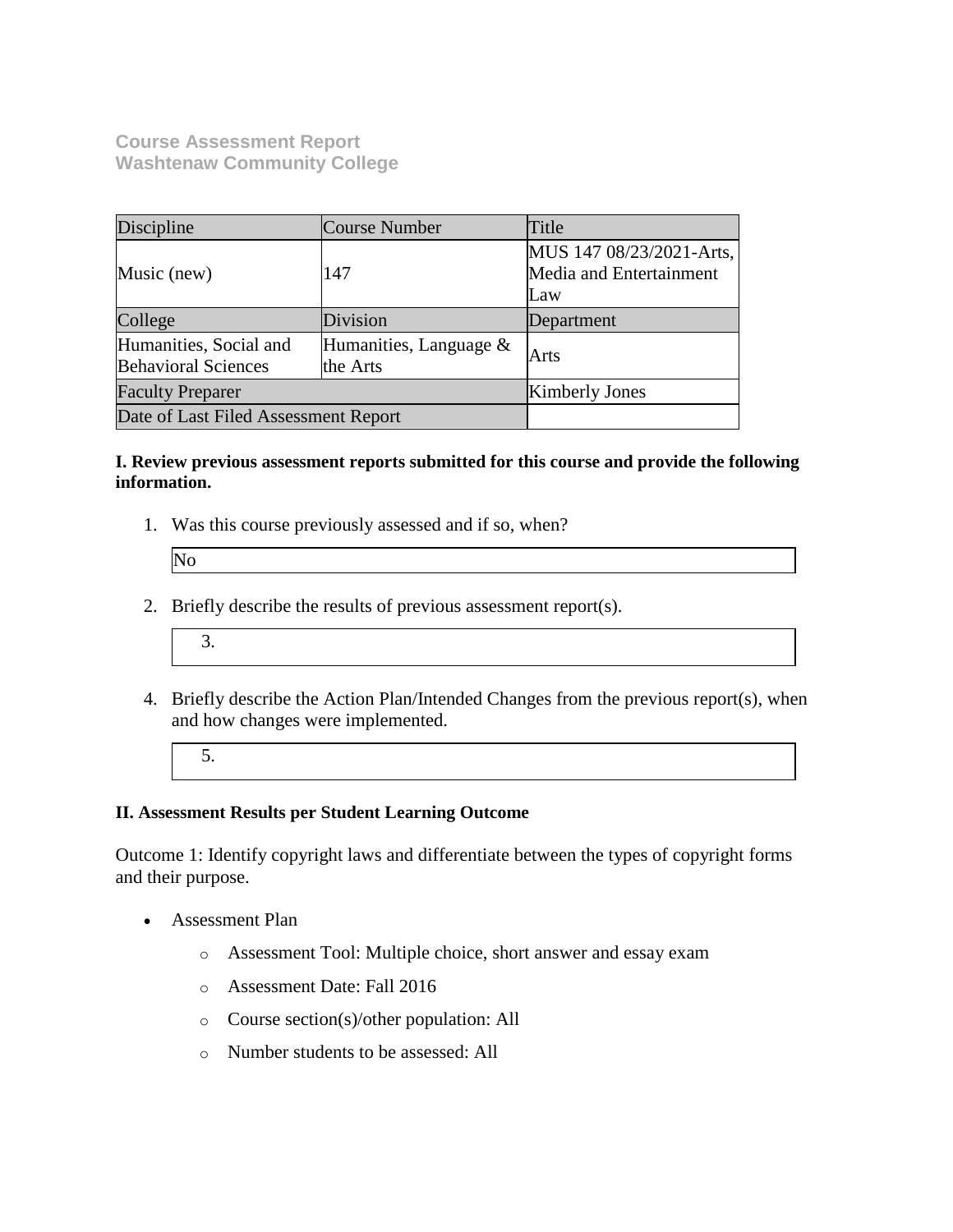- o How the assessment will be scored: Answer Key and Departmentallydeveloped rubric
- o Standard of success to be used for this assessment: 75% of the students will score 75% or higher
- o Who will score and analyze the data: Departmental faculty
- 1. Indicate the Semester(s) and year(s) assessment data were collected for this report.

| rall (indicate years below) below) | Winter (indicate years) | SP/SU (indicate years)<br>below) |
|------------------------------------|-------------------------|----------------------------------|
| 2020                               | 2021                    |                                  |

2. Provide assessment sample size data in the table below.

| # of students enrolled | # of students assessed |
|------------------------|------------------------|
| 44                     | 4 <sub>1</sub>         |

3. If the number of students assessed differs from the number of students enrolled, please explain why all enrolled students were not assessed, e.g. absence, withdrawal, or did not complete activity.

In Fall 2020, 25 students were enrolled, but 2 withdrew and 1 did not complete the activities. In Winter 2021, 19 students were enrolled. Adding these two numbers equates to 41 students.

4. Describe how students from all populations (day students on campus, DL, MM, evening, extension center sites, etc.) were included in the assessment based on your selection criteria.

This class is only offered in person (virtual for the period assessed), in the evening. There is only one section offered in Fall and Winter.

5. Describe the process used to assess this outcome. Include a brief description of this tool and how it was scored.

Students are given an exam that includes short and long essay questions on the topic of intellectual property. The total exam is worth 100 points, including four additional short essay questions, but those questions assess memorization of definitions rather than legal analysis. They were not considered useful for assessing this outcome. In fact, the bulk of points on the exam are related to long essay questions, which include a fact pattern (scenario) related to an intellectual property issue. Students are required to "write like a lawyer". They think through the legal process and write a response using the IRAC method: Issue, Rule, Analysis, and Conclusion. This is a specific type of critical analysis that any lawyer makes when looking at a legal issue. Students apply their knowledge of the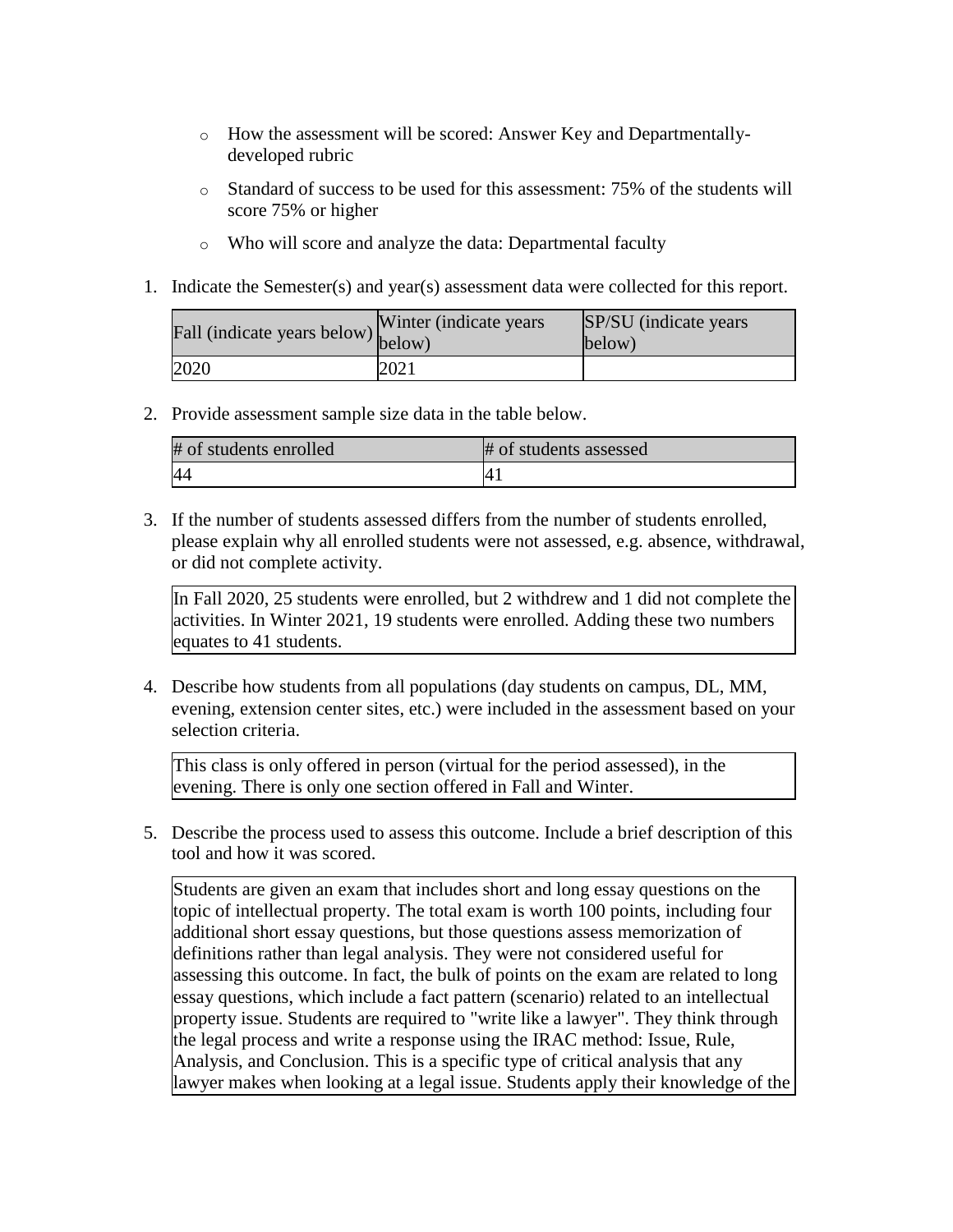area of law (issue) - in this case, intellectual property - to the facts and provide a rationale for how the court might decide (conclusion) this specific case using the rule of law (rule) as applied to the facts in the scenario (analysis).

The tool for this outcome was comprised of two long essay (25/45 points) questions on the first exam. The first question (25 points) focused on the copyright issue of fair use and required one full IRAC analysis. The second question (45 points) focused on copyright transfer termination rights and required three full IRAC analyses to arrive at a proper conclusion to the question. Students needed to detect each issue and write an IRAC for EACH one in EACH question. On the rubric, points are awarded for each portion of each IRAC analysis (see attached).

6. Briefly describe assessment results based on data collected for this outcome and tool during the course assessment. Discuss the extent to which students achieved this learning outcome and indicate whether the standard of success was met for this outcome and tool.

### Met Standard of Success: No

For this outcome, students did not meet the measure of success.

# **Fall 2020**

Only 45% of students (10/22) achieved 75% or better on the fair use question. On the termination question, only 18% (4/22) achieved 75% or better. When averaging the scores on both questions (as would be done in scoring the total exam), on 27% achieved the measure of success. In the past, students were offered the option to revise their answers for improved scores (average of the two) on these questions. This was done to improve morale and ensure that students' grades were not negatively impacted if they didn't do well on this first exam (first attempt at IRAC). However, because of this low performance, the instructor decided to implement a treatment – an additional lesson/practice on IRAC within student groups, during class time, with immediate feedback on each group's written IRAC. The instructor reviewed each IRAC, with the entire class, pointing out what was lacking (or erroneous).

## **Winter 2021**

Although students did not meet the measure of success, their performance was much improved. This may be due to the enhanced coverage of the IRAC process, which was added in Winter semester. For the first question, 63% of students  $(12/19)$  achieved 75% or better. On the second question, 53% (9/17) did so. The average score was 58% that scored 75% or better. This is an improvement of 18%, 35%, and 31% respectively.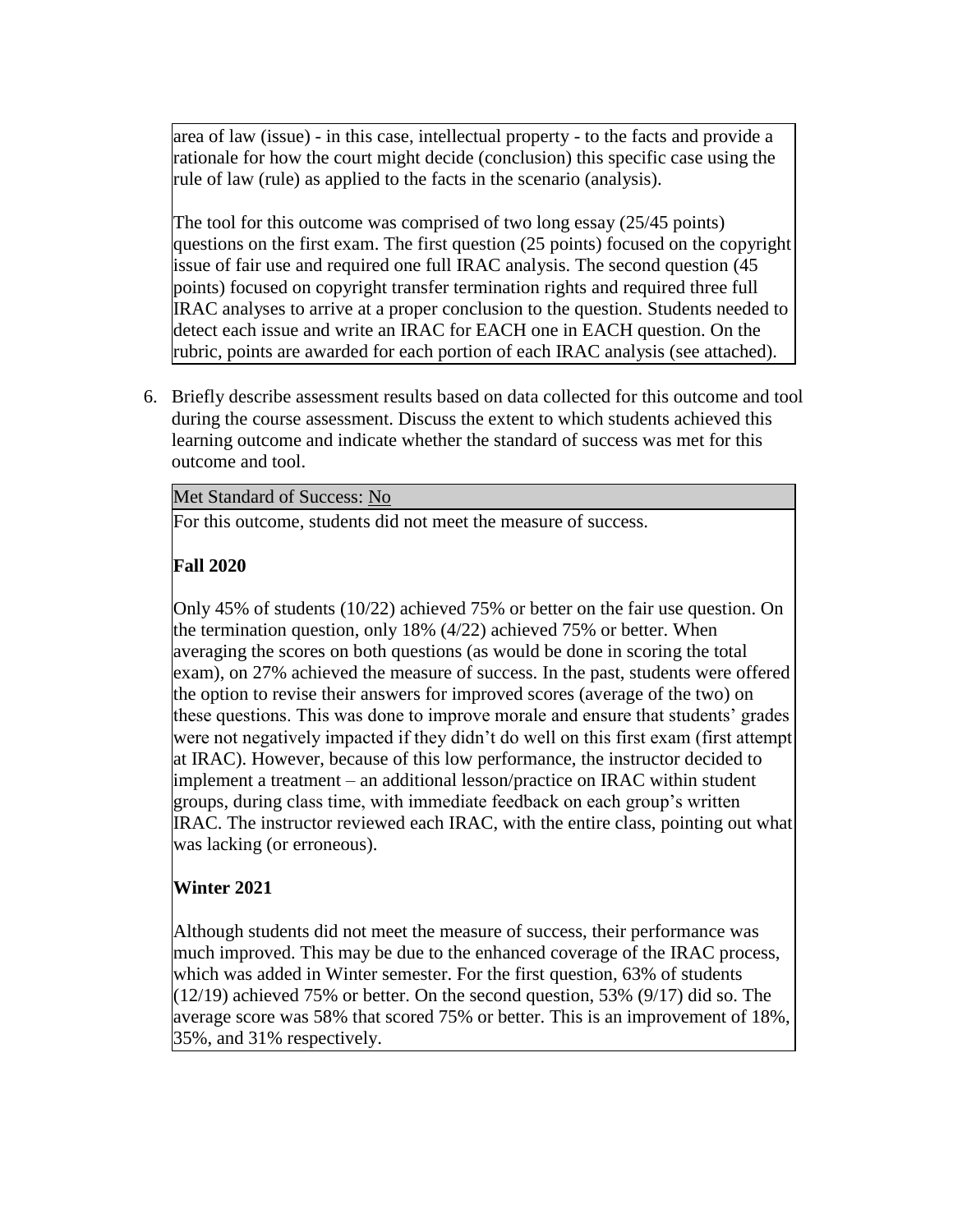7. Based on your interpretation of the assessment results, describe the areas of strength in student achievement of this learning outcome.

Students did not meet the measure of success in Fall 2020. Additional instructional time was added in Winter 2021; students seemed to benefit from extra instruction in IRAC analysis in class with immediate feedback. However, they still fell short of the measure of success. This means that the method of instruction still needs improvement.

8. Based on your analysis of student performance, discuss the areas in which student achievement of this learning outcome could be improved. If student met standard of success, you may wish to identify your plans for continuous improvement.

Students still need more practice with this analytical method.

Outcome 2: Define arts, media and entertainment licensing, and explain the different types of licenses that exist.

- Assessment Plan
	- o Assessment Tool: Multiple choice, short answer and essay exam
	- o Assessment Date: Fall 2016
	- o Course section(s)/other population: All
	- o Number students to be assessed: All
	- o How the assessment will be scored: Answer Key and Departmentallydeveloped rubric
	- o Standard of success to be used for this assessment: 75% of the students will score 75% or higher
	- o Who will score and analyze the data: Departmental faculty
- 1. Indicate the Semester(s) and year(s) assessment data were collected for this report.

| Fall (indicate years below) below) | Winter (indicate years) | SP/SU (indicate years)<br>below) |
|------------------------------------|-------------------------|----------------------------------|
|                                    | 2021                    |                                  |

2. Provide assessment sample size data in the table below.

| # of students enrolled | # of students assessed |
|------------------------|------------------------|
| 19                     |                        |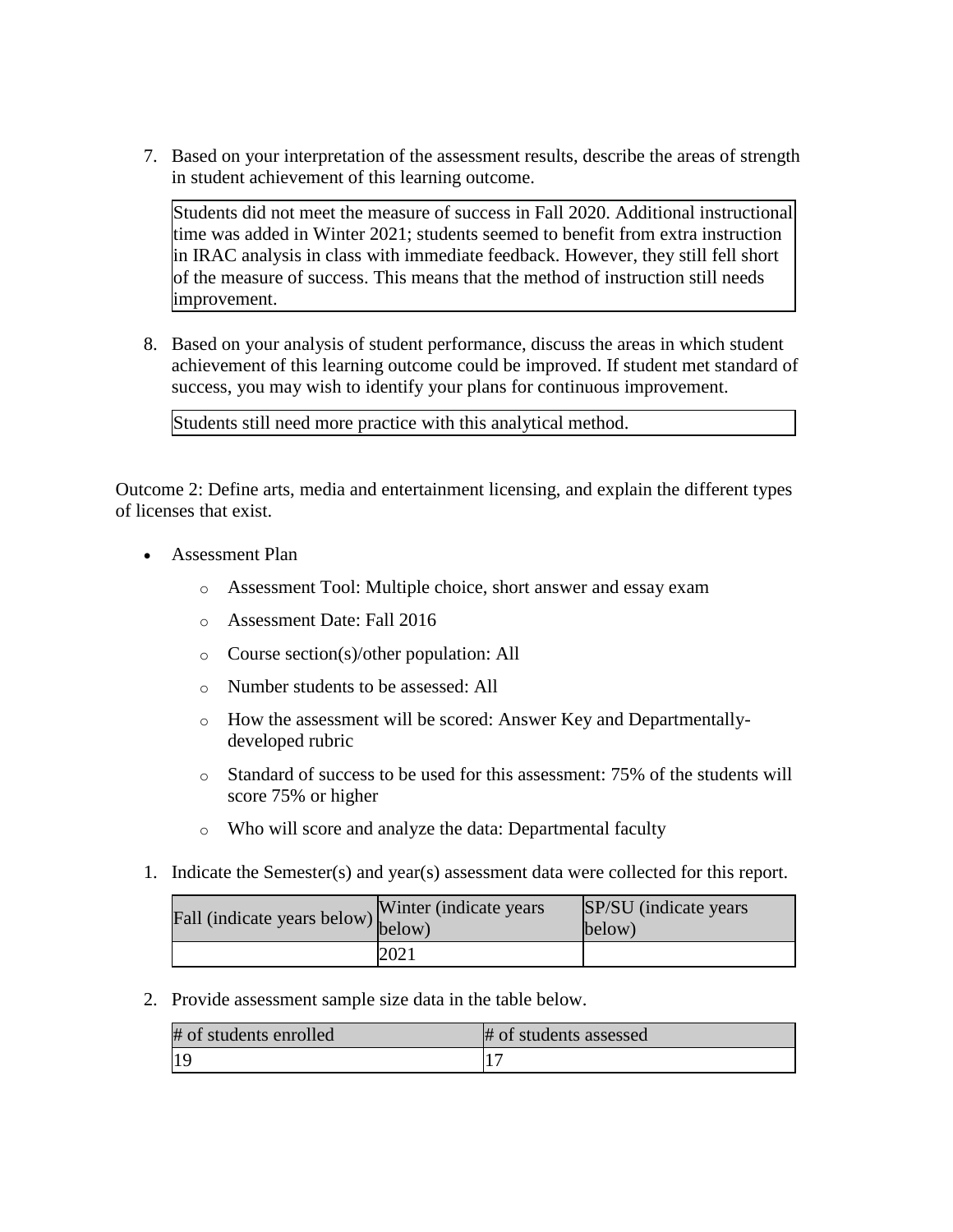3. If the number of students assessed differs from the number of students enrolled, please explain why all enrolled students were not assessed, e.g. absence, withdrawal, or did not complete activity.

There was no licensing assessment given in Fall 2020. It was added for Winter 2021. There were 19 registered students in the Winter class. Two students did not complete the assignment, which left 17 artifacts to assess.

4. Describe how students from all populations (day students on campus, DL, MM, evening, extension center sites, etc.) were included in the assessment based on your selection criteria.

This class is only offered in person (virtual for the period assessed), in the evening. There is only one section offered in fall and winter.

5. Describe the process used to assess this outcome. Include a brief description of this tool and how it was scored.

To assess this outcome, students were given tools to research the process to obtain a license to use someone's copyrighted written work. They were then asked to choose a type of work to simulate a request for licensing from the following list: written work (book, poem, screenplay), photograph, choreographed work, film/TV, or musical composition. (Note that the type of copyrighted work you choose may change the process.)

Student submissions were scored using a rubric with five areas: description of work (10 points), copyright holder information (10 points), permission letter (50 points), timeliness (10 points), and professionalism (20 points). The assignment was worth a total of 100 points.

6. Briefly describe assessment results based on data collected for this outcome and tool during the course assessment. Discuss the extent to which students achieved this learning outcome and indicate whether the standard of success was met for this outcome and tool.

### Met Standard of Success: Yes

Students met the measure of success: 88% (15/17) achieved 75% or better. In fact, 47% of those who met the standard of success did so with a 90% or better. Perhaps, this data shows that students perform better on active tasks in the field, rather than testing. Licensing is a part of copyright law, and students did measurably better on this task than the exam itself.

7. Based on your interpretation of the assessment results, describe the areas of strength in student achievement of this learning outcome.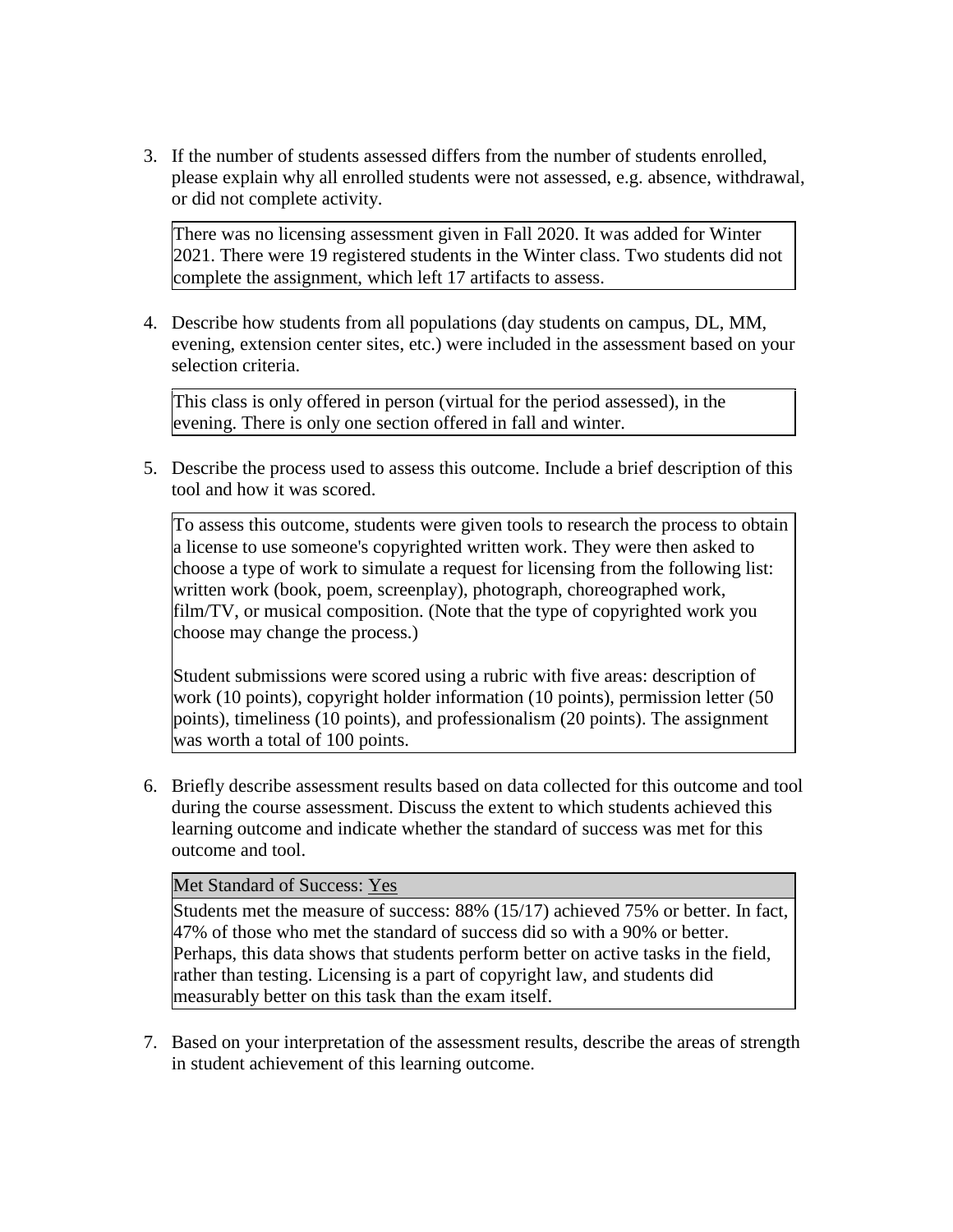Students met this measure of success. They seemed to thrive in completing taskoriented, authentic assessment.

8. Based on your analysis of student performance, discuss the areas in which student achievement of this learning outcome could be improved. If student met standard of success, you may wish to identify your plans for continuous improvement.

Since they met the measure of success, no general improvement is considered at this time. However, adding opportunities to engage in task-oriented assessment will be explored. In addition, students will be provided with an opportunity to present an overview of their licensing assignment in groups and outline to the instructor for feedback before submitting the final product. This will help those students who did not meet the measure of success by alerting them to errors early.

Outcome 3: Analyze and evaluate contract language.

- Assessment Plan
	- o Assessment Tool: Multiple choice, short answer and essay exam
	- o Assessment Date: Fall 2016
	- o Course section(s)/other population: All
	- o Number students to be assessed: All
	- o How the assessment will be scored: Answer Key and Departmentallydeveloped rubric
	- $\circ$  Standard of success to be used for this assessment: 75% of the students will score 75% or higher
	- o Who will score and analyze the data: Departmental faculty
- 1. Indicate the Semester(s) and year(s) assessment data were collected for this report.

| $\angle$ all (indicate years below) $\begin{bmatrix} 1 & 1 & 1 \\ 1 & 1 & 1 \\ 1 & 1 & 1 \end{bmatrix}$ | Winter (indicate years) | SP/SU (indicate years)<br>below) |
|---------------------------------------------------------------------------------------------------------|-------------------------|----------------------------------|
| 2020                                                                                                    | 2021                    |                                  |

2. Provide assessment sample size data in the table below.

| # of students enrolled | # of students assessed |
|------------------------|------------------------|
| 44                     |                        |

3. If the number of students assessed differs from the number of students enrolled, please explain why all enrolled students were not assessed, e.g. absence, withdrawal, or did not complete activity.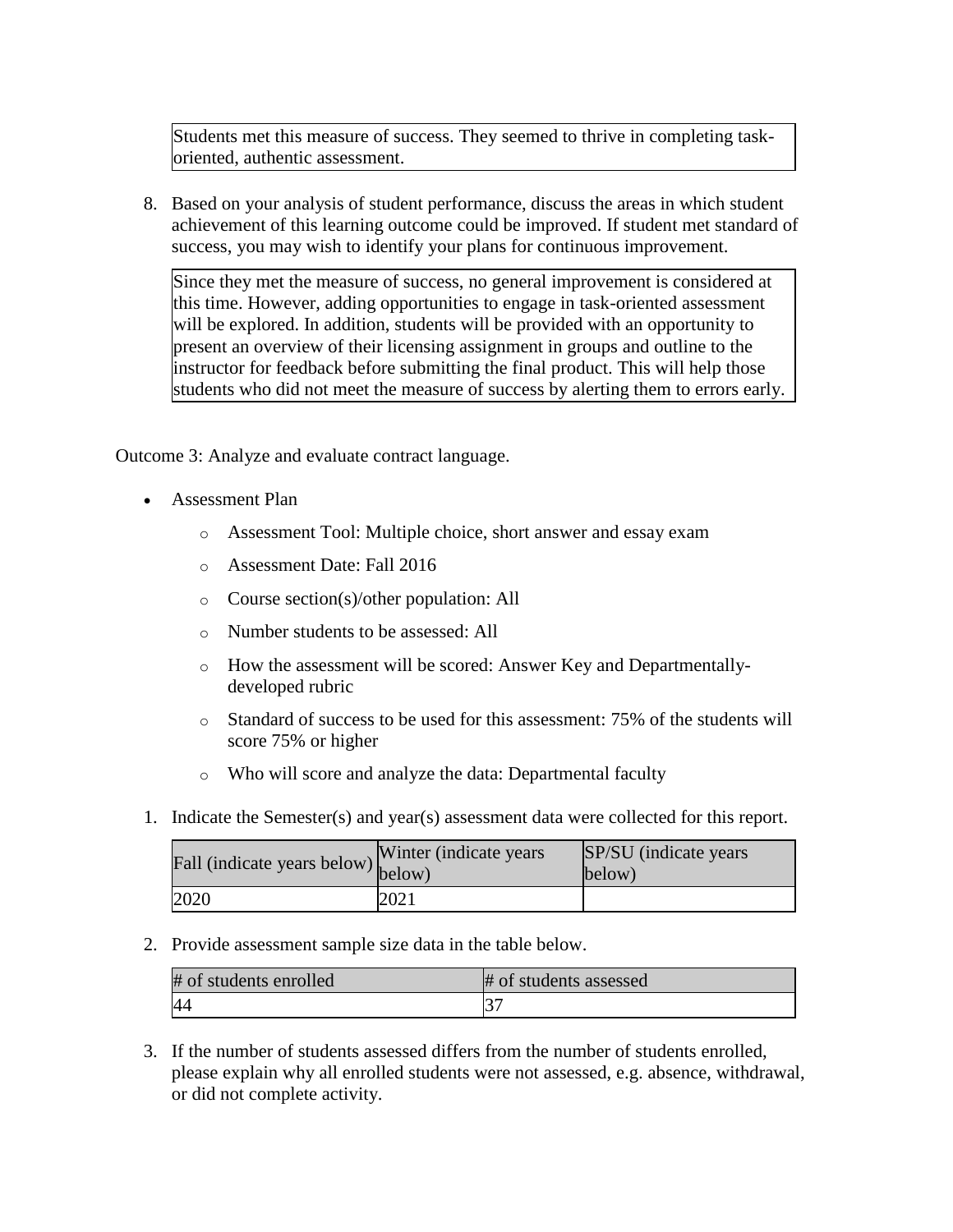In Fall 2020, 25 students were enrolled, but 2 withdrew and 3 did not complete the activities, which equates to 20 students. There were 19 students enrolled in Winter 2021, and two did not complete the activity, which equates to 17 students. This equals 37 total student artifacts to assess.

4. Describe how students from all populations (day students on campus, DL, MM, evening, extension center sites, etc.) were included in the assessment based on your selection criteria.

This class is only offered in person (virtual for the period assessed), in the evening. There is only one section offered in Fall and Winter.

5. Describe the process used to assess this outcome. Include a brief description of this tool and how it was scored.

Students are given an exam that includes short and long essay questions on the topic of contracts. The total exam is worth 100 points, including six short essay questions, but those questions assess memorization of definitions/concepts rather than legal analysis. They were not considered useful for assessing this outcome. There is also a long essay in which students draft a contract based on a fact pattern, but this is not relevant to the learning outcome, so it was not used in this assessment. There is one long essay question, which include a fact pattern (scenario) related to a contract validity issue. Students are required to "write like a lawyer". They think through the legal process and write a response using the IRAC method: Issue, Rule, Analysis, and Conclusion. This is a specific type of critical analysis that any lawyer makes when looking at a legal issue. Students apply their knowledge of the area of law (issue) - in this case, contracts - to the facts and provide a rationale for how the court might decide (conclusion) this specific case using the rule of law (rule) as applied to the facts in the scenario (analysis).

The tool for this outcome was one long essay (25 points) question on the second exam. The question has one legal issue: contract validity. Students needed to detect the issue and write an IRAC for the question. Points were awarded for each portion of the IRAC analysis (see attached rubric).

6. Briefly describe assessment results based on data collected for this outcome and tool during the course assessment. Discuss the extent to which students achieved this learning outcome and indicate whether the standard of success was met for this outcome and tool.

### Met Standard of Success: Yes

Students met the measure of success; 78% scored 75% or better (14 from Winter 2021 and 15 from Fall 2020 = 29/37 or 78%).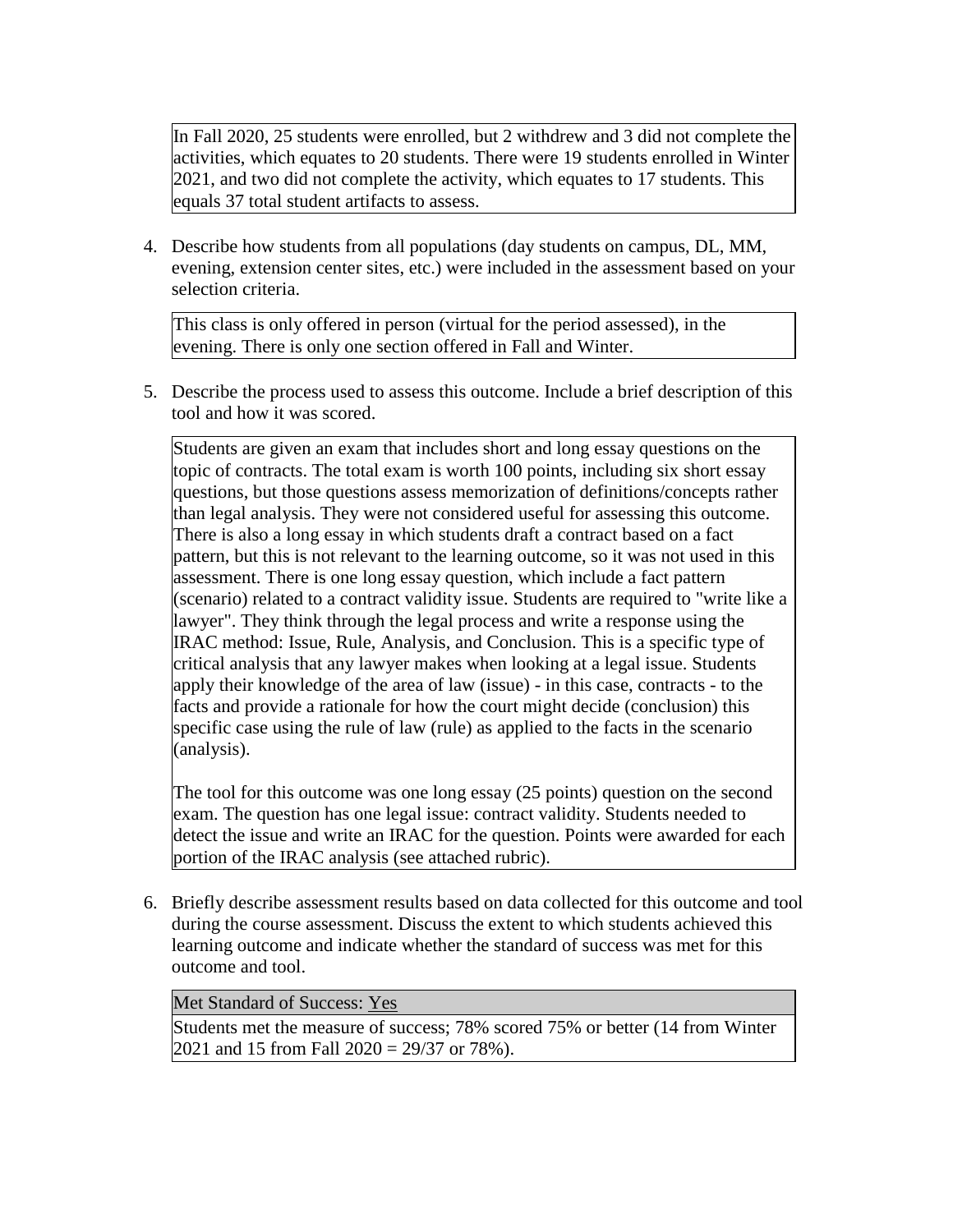7. Based on your interpretation of the assessment results, describe the areas of strength in student achievement of this learning outcome.

Students showed the ability to analyze contract scenarios. They met the standard of success.

8. Based on your analysis of student performance, discuss the areas in which student achievement of this learning outcome could be improved. If student met standard of success, you may wish to identify your plans for continuous improvement.

Since students just barely met the margin of success, enhanced instruction in this area is planned. Since the tool included an IRAC analysis, the increased practice may also help move the needle on the percentage of success in this area as well.

### **III. Course Summary and Intended Changes Based on Assessment Results**

1. Based on the previous report's Intended Change(s) identified in Section I above, please discuss how effective the changes were in improving student learning.

There was no previous report. However, a review of the Master Syllabus prior to teaching in Winter 2021 revealed that the licensing outcome was not being measured in a meaningful way. The licensing assignment was added to the curriculum for Winter 2021 and was included in this report for that student pool. In addition, due to low scores on the copyright (intellectual property) exam, increased engagement measures were implemented in Winter 2021 (from Fall 2020) which yielded an increase in student success.

2. Describe your overall impression of how this course is meeting the needs of students. Did the assessment process bring to light anything about student achievement of learning outcomes that surprised you?

The overall course seems to be meeting their needs in terms of learning copyright law basics. However, this is a required course for the paralegal program; those students need a good, working knowledge of legal analysis. They seem to improve in their ability to do this over the entirety of the course. However, more practice with IRAC would serve students well.

In addition, an additional outcome needs to be added to the Master Syllabus because a portion of the course addresses agents, managers, and unions. This is not reflected in the assessment plan.

Ultimately, authentic activities seem to garner the best student success (i.e. licensing assignment). Perhaps a better assessment of student learning in regards to contracts and might be actual legal drafting instead of an exam question.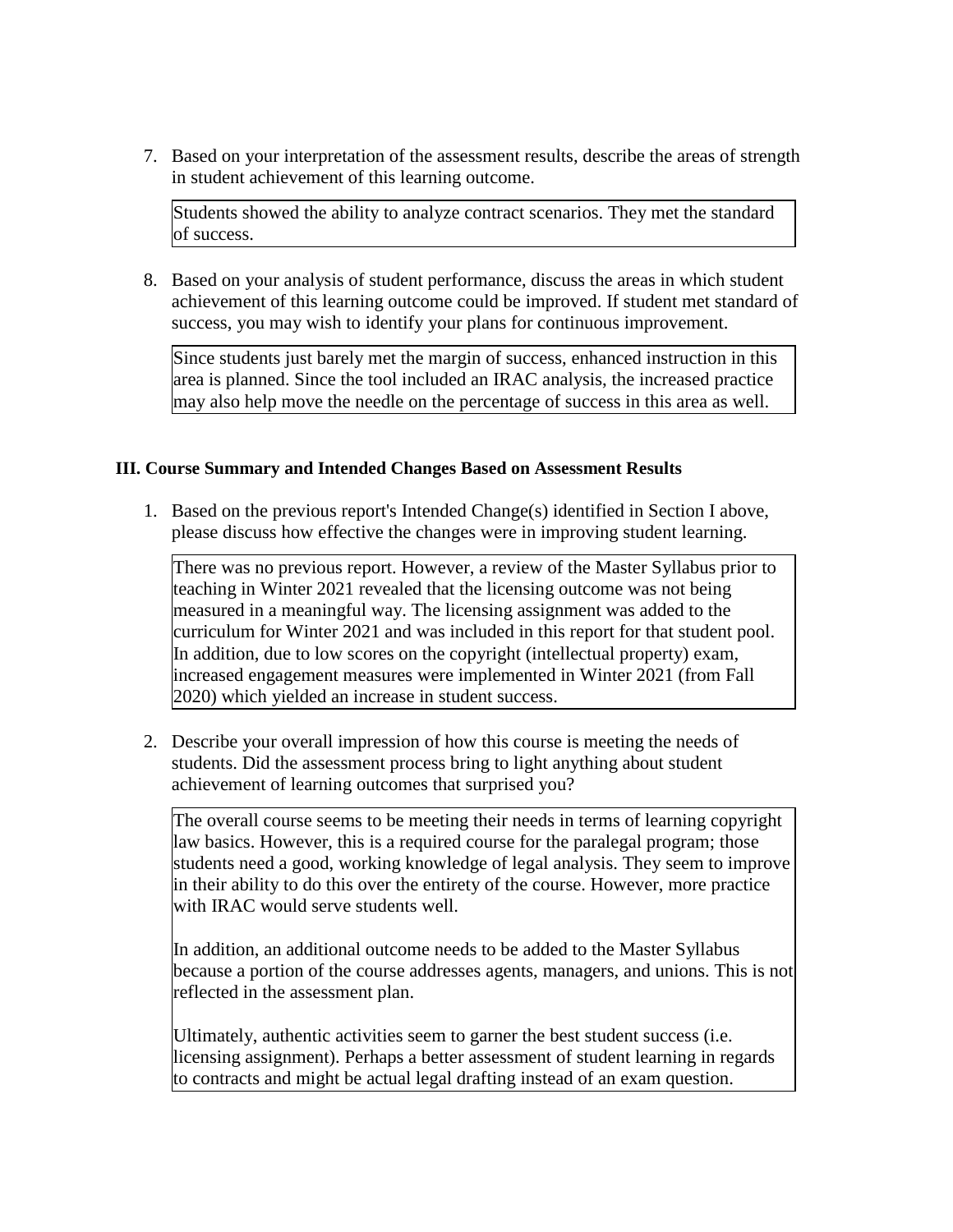3. Describe when and how this information, including the action plan, was or will be shared with Departmental Faculty.

The report has been forwarded to the Department Chair. I also intend to share it with the lead Music faculty, Dr. Naylor. Since there is only one section offered, and the current instructor completed the assessment, the results will inform future changes to assignments and andragogy within the course as she teaches it.

4.

Intended Change(s)

| <b>Intended Change</b>  | Description of the<br>change                                                                                                                                                                                                                                                                                                                                                                                                                                                                                   | Rationale                                                                                                                                                                                                                                                                                                                                                                                                                                | Implementation<br>Date |
|-------------------------|----------------------------------------------------------------------------------------------------------------------------------------------------------------------------------------------------------------------------------------------------------------------------------------------------------------------------------------------------------------------------------------------------------------------------------------------------------------------------------------------------------------|------------------------------------------------------------------------------------------------------------------------------------------------------------------------------------------------------------------------------------------------------------------------------------------------------------------------------------------------------------------------------------------------------------------------------------------|------------------------|
| <b>Outcome Language</b> | <b>Change Outcome</b><br>1:<br><b>ANALYZE</b> typical<br>copyright legal<br>issues and provide a outcome language<br>reasoned argument<br>for possible court<br>decisions.<br><i>Previous Outcome 1</i> to Art &<br>language:<br>Identify copyright<br>laws and<br>differentiate<br>between the types<br>of copyright forms<br>and their purpose.<br><b>Change Outcome</b><br>2:<br>Define art and<br>entertainment<br>licensing, research<br>methods for<br>obtaining licensing,<br>and request a<br>license. | Changing the<br>for Outcomes $1 & 2$<br>equate to higher<br>level thinking<br>activities in relation<br>Entertainment Law.<br>This will benefit<br>students as they use<br>the knowledge from<br>this course as actual 2021<br>artists or in working<br>as paralegals in the<br>field.<br><b>Adding Outcome 4</b><br>serves to assess a<br>portion of the<br>course that has<br>always existed and,<br>therefore, should be<br>assessed. |                        |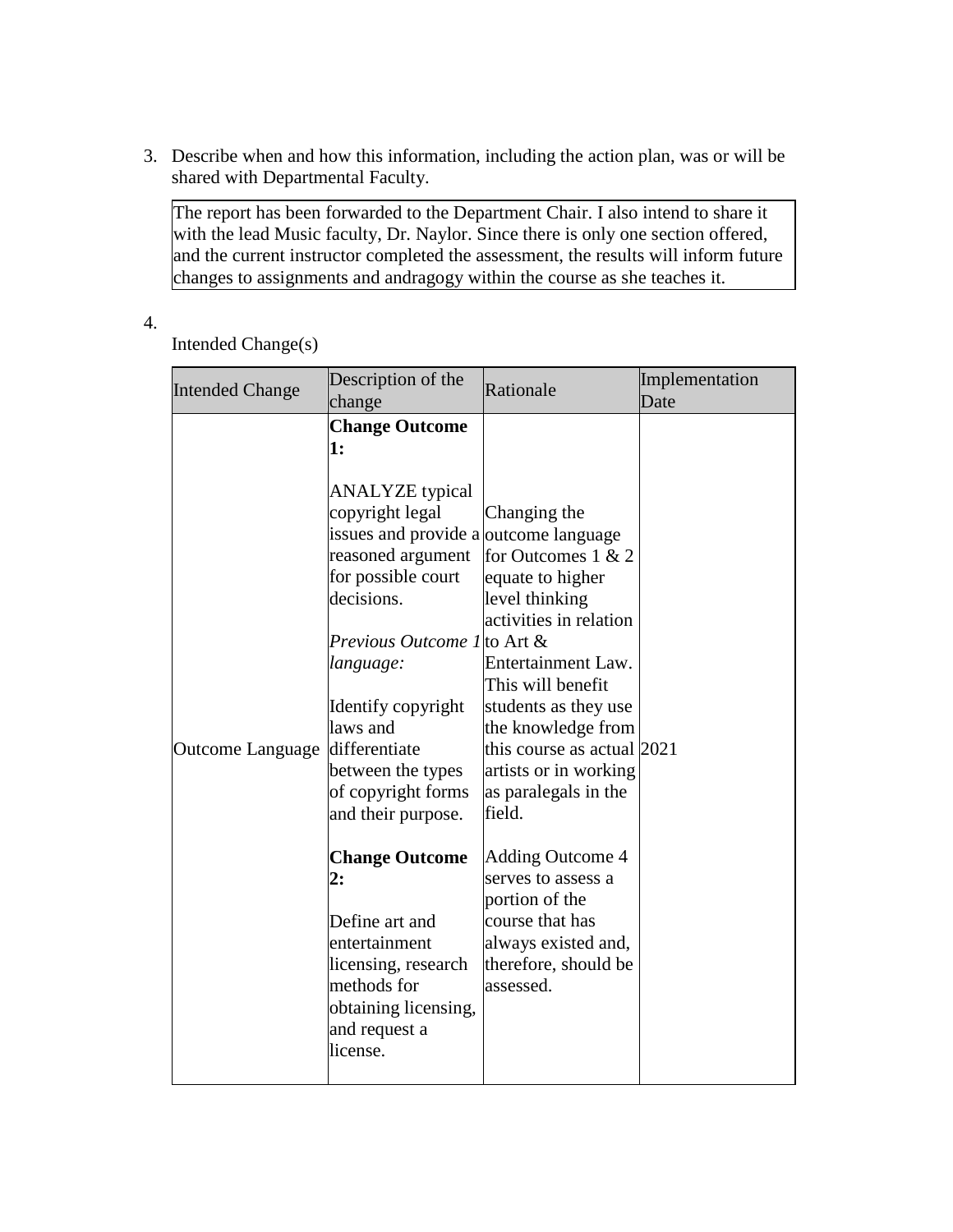|                           | Previous Outcome 2<br>language:                                                                                                                                                                                                                                                                                                                                            |                                                                                                                                                                                                                                          |      |
|---------------------------|----------------------------------------------------------------------------------------------------------------------------------------------------------------------------------------------------------------------------------------------------------------------------------------------------------------------------------------------------------------------------|------------------------------------------------------------------------------------------------------------------------------------------------------------------------------------------------------------------------------------------|------|
|                           | Define arts, media<br>and entertainment<br>licensing, and<br>explain the different<br>types of licenses<br>that exist.                                                                                                                                                                                                                                                     |                                                                                                                                                                                                                                          |      |
|                           | <b>Add Outcome 4:</b>                                                                                                                                                                                                                                                                                                                                                      |                                                                                                                                                                                                                                          |      |
|                           | Explain and<br>distinguish between<br>roles of agents,<br>managers, and<br>unions as related to<br>entertainment law.                                                                                                                                                                                                                                                      |                                                                                                                                                                                                                                          |      |
| <b>Assessment Tool</b>    | Update the<br>assessment tools for<br>Outcomes #1 and<br>#3 to short answer<br>and essay exam<br>questions scored by<br>a departmentally-<br>developed rubric.<br>Update the<br>assessment tool for<br>Outcome #2 to a<br>project scored by a<br>departmentally-<br>developed rubric.<br>The newly added<br>Outcome #4 will be<br>assessed by essay<br>$exam$ question(s). | The multiple-choice<br>questions are not<br>useful assessment<br>tools to evaluate<br>student learning for<br>these outcomes.<br>The licensing<br>project better<br>evaluates students'<br>understanding of<br>the licensing<br>process. | 2022 |
| Other: Title of<br>Course | The course title<br>should be changed<br>from Art, Media &<br><b>Entertainment Law</b><br>to Art &<br>Entertainment Law.                                                                                                                                                                                                                                                   | Media law is a<br>completely separate<br>area altogether. It<br>requires students to<br>understand<br><b>Constitutional basis</b><br>for Freedom of the                                                                                  | 2022 |